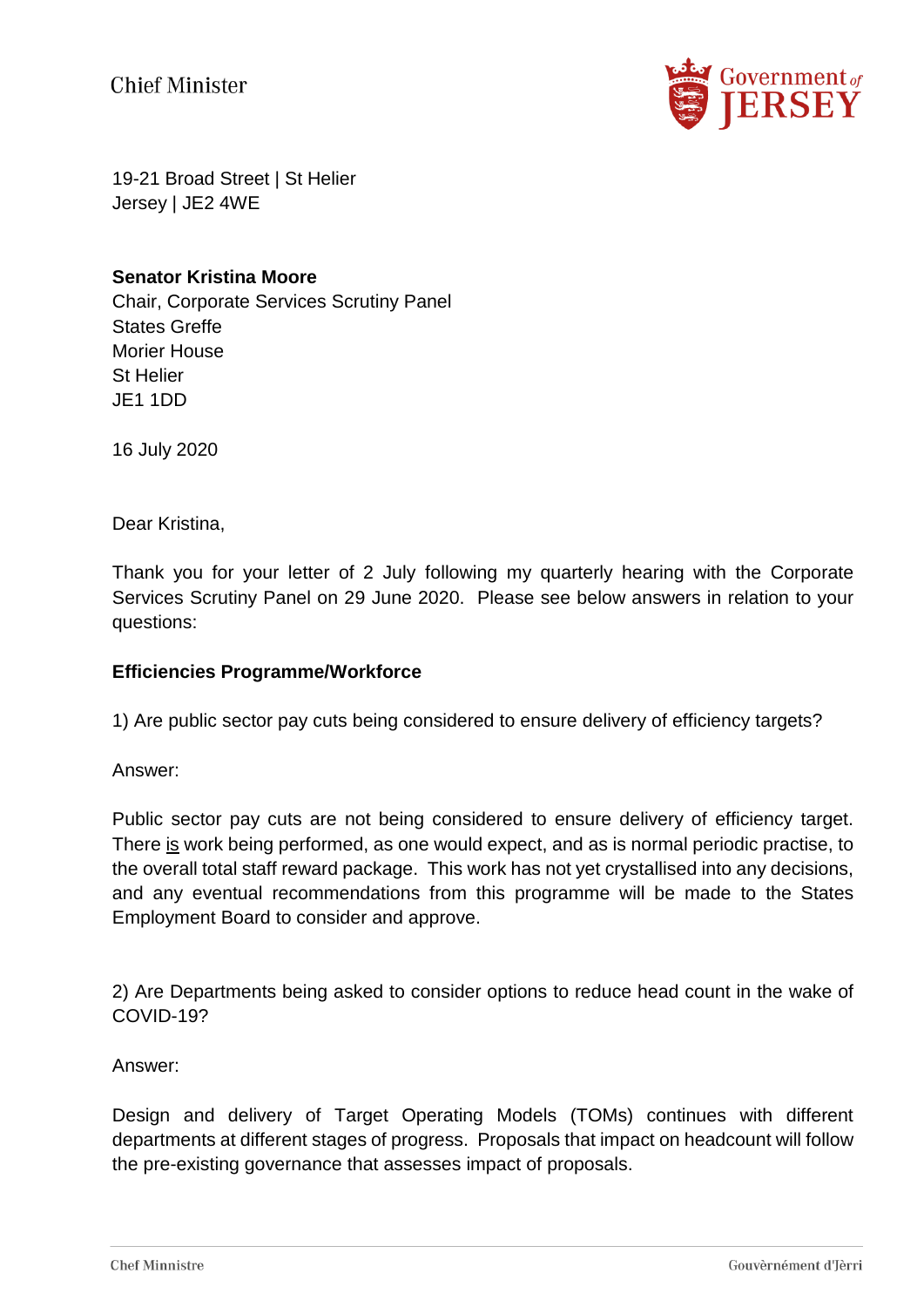3) What is the impact of the pandemic on the TOM process?

Answer:

Different departments are at different stages of progress with design and delivery of TOMs. Consequently, the COVID-19 impact differs by department. In the context of delivering efficiencies related to implementation of TOMs, impacts will be assessed and reported through the 6-month Efficiencies Plan report which will be published by the end of August 2020.

4) Is the TOM structure being reorganised to create a TOM version 2?

Answer:

Review of Target Operating Models is a continuous process reflecting the changing needs of the organisation and our customers.

# **States Employment Board**

5) The SEB was recently fined £50,000 following an accident involving a primary school pupil. Can you confirm what changes the SEB have made/will make to processes to reduce this risk in the future?

Answer:

Since the incident, the SEB has had oversight of both strategic and operational improvements in health and safety management. In our mitigation to the Royal Court we set out what these were, including: a complete review of interior and exterior door/gate hinges; improved commissioning arrangements for works on all sites, including health and safety statements, and staff training. We have also recently improved strategic capability with a new health and safety function and enhanced training for employees.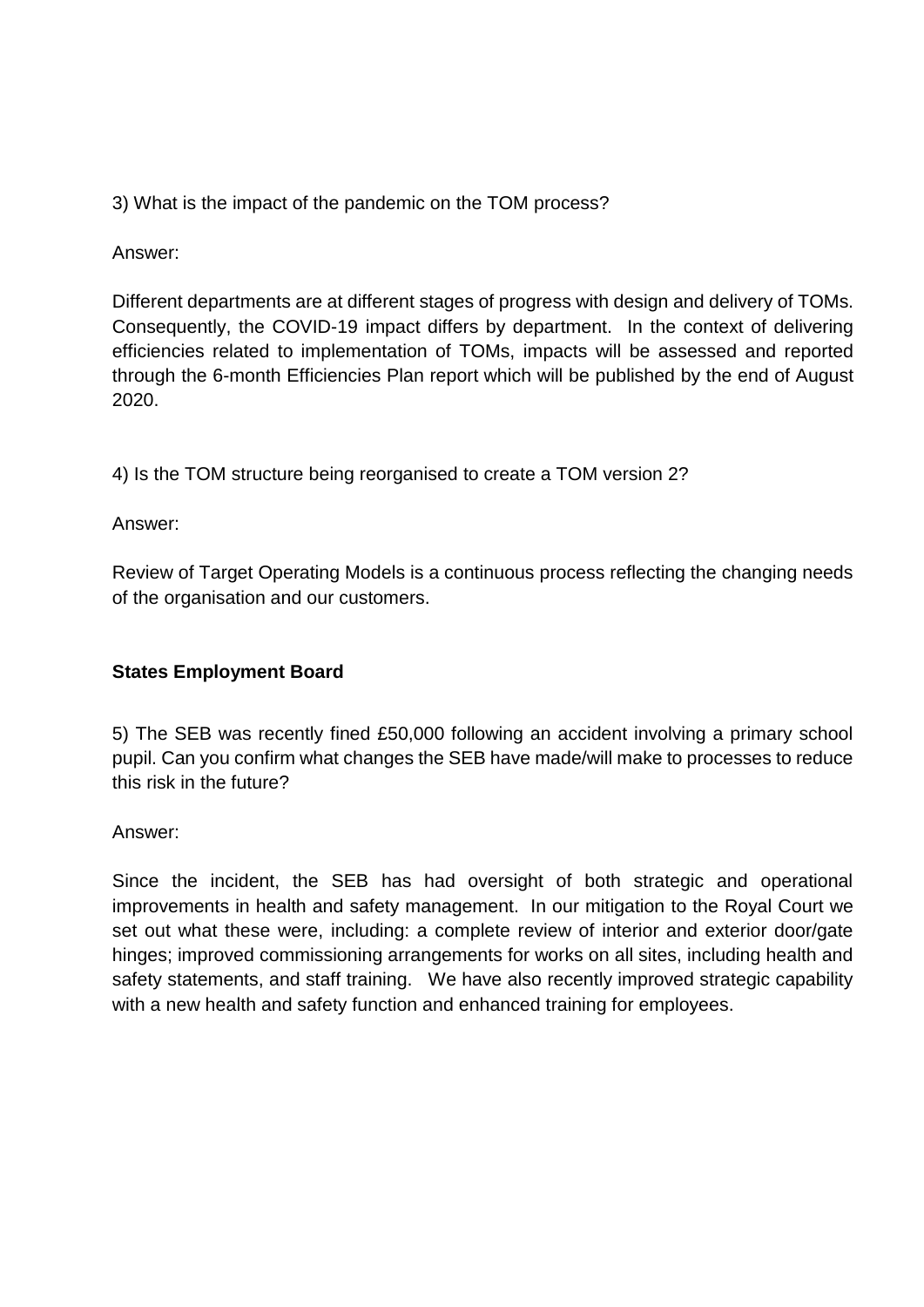6) R.80/2019 Chief Executive Officer: Performance Appraisal was presented to the States by the Chief Minister on the 25 June 2019. a. We were led to believe that the next Chief Executive Performance Appraisal was to be released imminently? Could you confirm when the performance appraisal will be presented to the States Assembly?

## Answer:

I will provide a statement on the outcome of the Chief Executive Officer's appraisal. The appraisal is due to be concluded by July 2020.

b. The strategic objectives which the Chief Executive is currently accountable to as those specified in R.80/2019 appear to have expired at the end of 2019? What are the current strategic objectives?

## Answer:

The objectives remained the same, although in the context of delivery of the Government Plan, and included the addition of an economic strategy. The objectives may be reviewed in light of the post-COVID environment.

c. Have the highlighted areas for future focus identified by the independent assessor report in R.80/2019 been addressed? (Link to R/80) [https://statesassembly.gov.je/assemblyreports/2019/r.80-2019.pdf](https://eur02.safelinks.protection.outlook.com/?url=https%3A%2F%2Fstatesassembly.gov.je%2Fassemblyreports%2F2019%2Fr.80-2019.pdf&data=02%7C01%7C%7Cd4e142e60105475c62c208d8265b55c5%7C2b5615117ddf495c8164f56ae776c54a%7C0%7C0%7C637301521025100593&sdata=XLa9fvSUxf8In1834PBOMnPy5VvNAoH4KAYFypiVlFA%3D&reserved=0)

## Answer:

These are being discussed as part of the current appraisal cycle.

7) When will Amendments be made to the Employment of States of Jersey Employees (Jersey) Law 2005 (L.26/2005) to include appraisal and disciplinary processes for the Principal Accountable Officer? When will a revised law be presented to the States?

# Answer:

We are proposing that the revised law is split into two stages with the first stage completed by Quarter 4, 2020 – subject to the agreement of the Council of Ministers in prioritising this legislation given the current backlog of legislative drafting.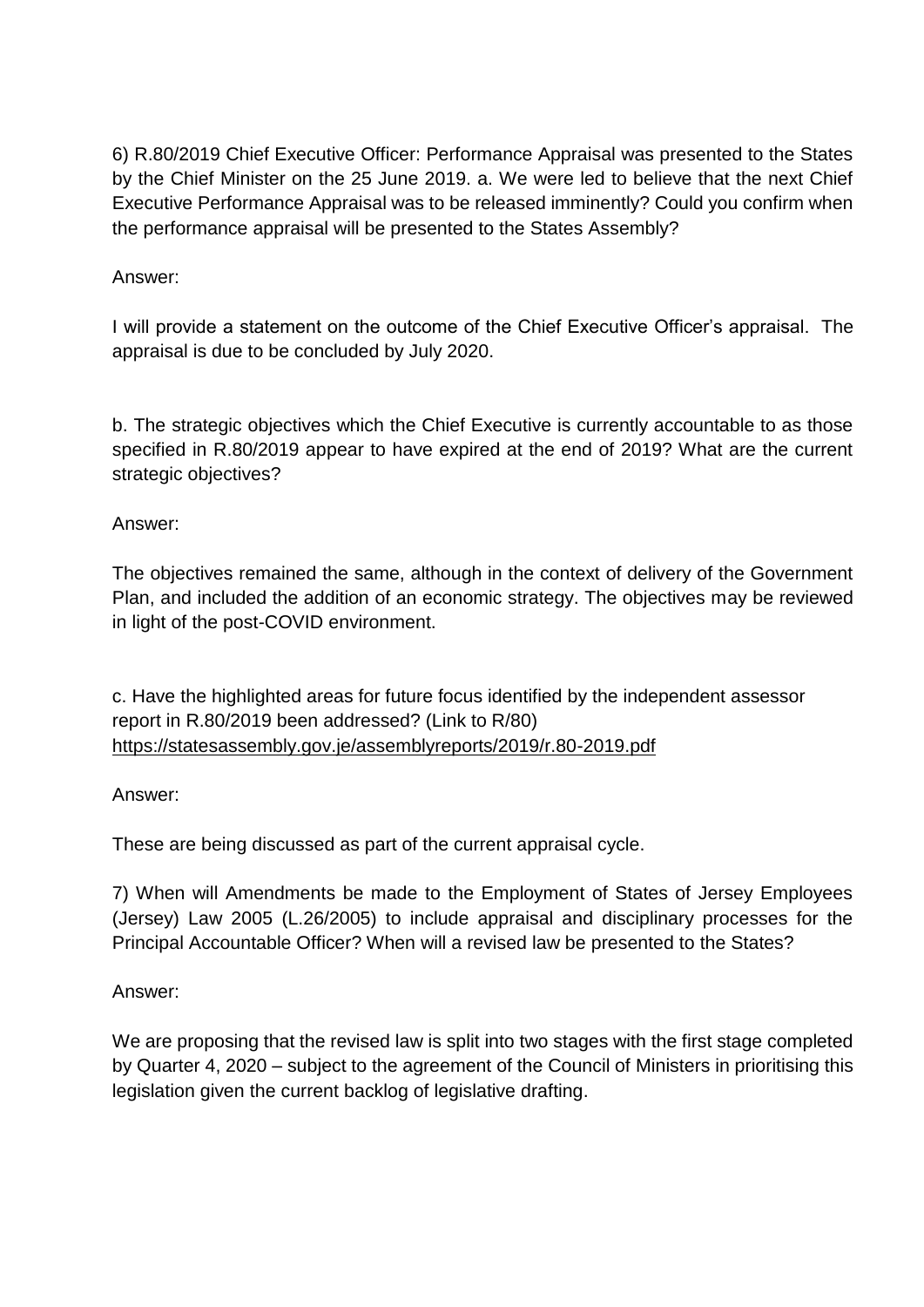# **Government Communication**

8) According to a recent survey only 37% of the public have been confident in the Government's communication strategy during COVID-19. Do you believe communication from Government during Covid-19 has been successful in explaining the changing rules and strategy when there has been evident public confusion on both? a. How have you targeted harder to reach demographics, and those for whom English is not their first language?

## Answer:

During Levels 4 and 3 of the Pandemic, the Strategic Coordination Group received daily updates from officers working across health, justice, and communications. The updates pointed to overwhelming understanding of the public as to what was required of them. This is backed up by the health data, which saw a sudden and dramatic flattening of the curve as Islanders adhered to the guidelines and stayed home. The call centre reported to the central communications team on the types of queries that were being taken and messaging was tailored, targeted, and sent out in a timely fashion to inform on these queries.

Working alongside the Parishes, the Connect Me programme harnessed a network of volunteers to provide support for Islanders who were in financial hardship or struggling with practical needs due to social isolation. Help included free food, hot meals, delivery of medical supplies and dog walking. The programme was advertised in English, Polish, and Portuguese across a number of channels, including an all-Island leaflet drop to households.

All marketing communications, including physical assets (posters, bin-wraps, banners, flyers) featured English, Portuguese, Polish, and Romanian. Radio adverts were broadcast on Channel 103 in English, Portuguese, Polish, and Romanian. Further materials were produced in British Sign Language, Bulgarian, French and Jèrriais on a needs basis.

I wrote to the Scrutiny Liaison Committee on 19 June outlining, in part, how regular briefings were established, how such information was made accessible on both traditional platforms and digital ones, and how information needed to be in language that was accessible to the full range of Islanders.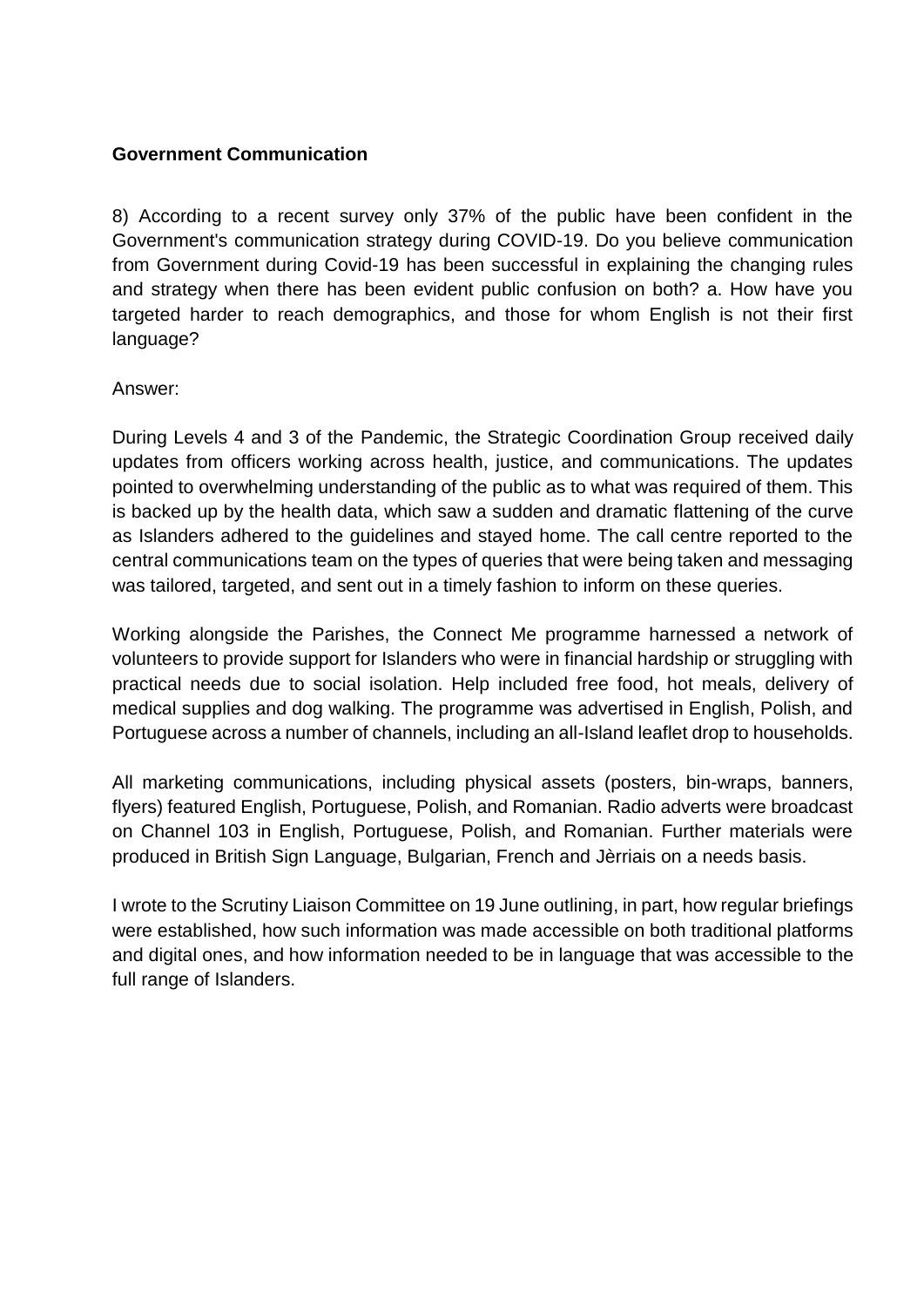9) What score would you give yourself and other Ministers for the level and effectiveness of communications through the crisis?

# Answer:

To date, we have dealt with the crisis and the risk of excess deaths exceptionally well. We compare favourably to other jurisdictions, including our near neighbours, and I believe we should be judged by our outcomes.

10) Will you hold further public question and answer sessions, such as the one held on Twitter on March 31st?

## Answer:

Yes, we have a number of public engagements planned. These will form part of the implementation of the Government Plan Communications Strategy and involve social media, radio phone-ins, Town-hall style meetings and webinars.

11) How will the communication strategy be updated following the learnings from the Covid-19 response?

## Answer:

The Government's 2020 Communications Strategy will be published after the summer and will include plans for Government Plan, Economic Renewal and the risks of the pandemic continuing to affect global trade and travel. The Director of Communications is reporting to the CSSP on his progress in updating this strategy based on his team's learnings from the response.

## **Office Strategy**

12) Due to COVID what changes in the timeline are predicted for the Office Strategy?

As a result of the Covid-19 crisis, a review has been undertaken of the principles of the Strategic Outline Case for a new office building, that was approved by the Council of Ministers in October 2019. That review has suggested that the case to deliver a new office for public service remains valid.

However, it is likely that the economic impact of Covid-19 Plans could affect property prices. Plans and timings to exit leases and dispose of any properties will be reviewed to mitigate against this risk wherever possible.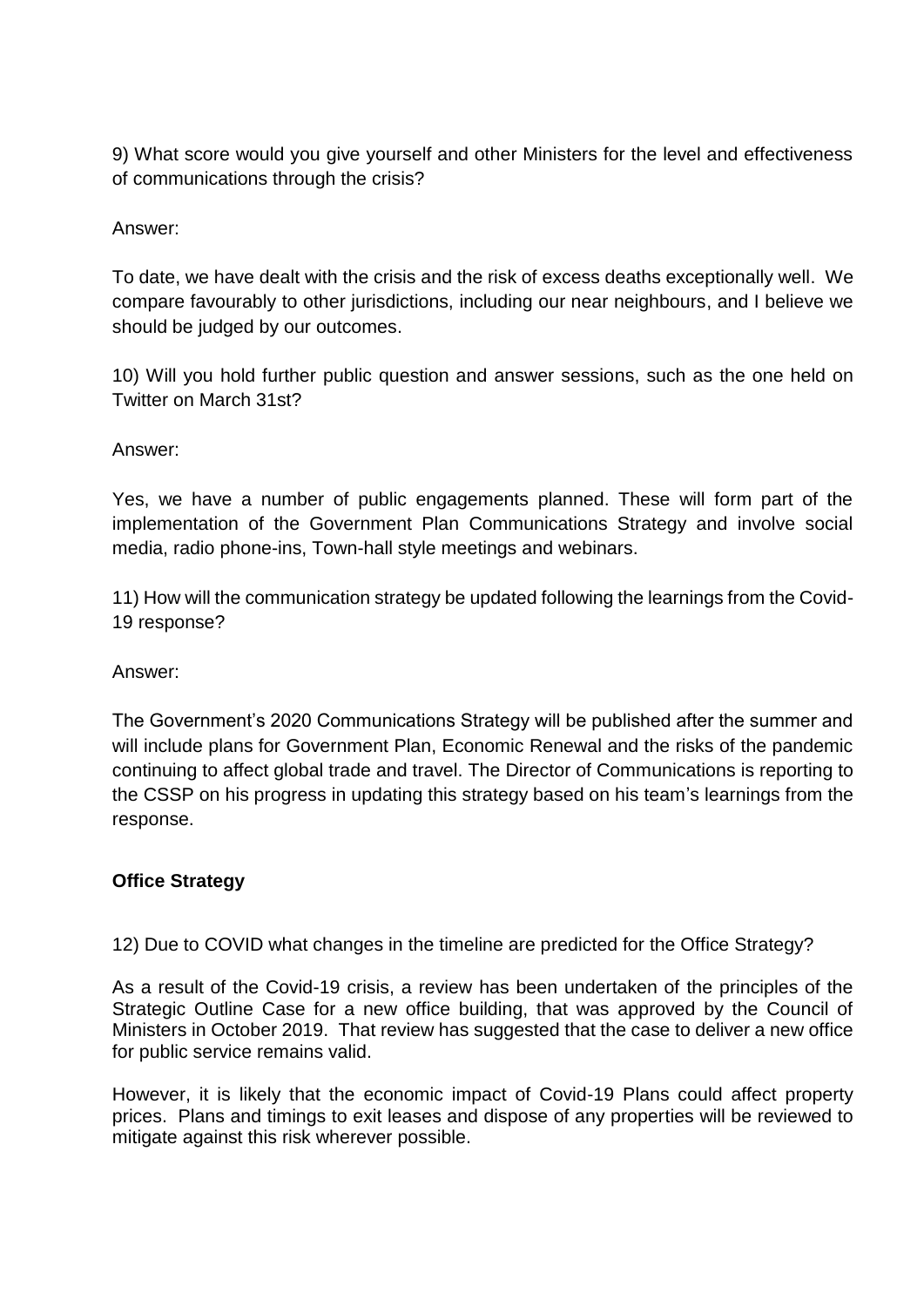Despite Covid, the procurement programme for a developer and site has not been delayed.

13) Will the requirements for this project be altered to reflect the global change towards remote working practices which are being realised following the pandemic? what resulting efficiencies would be possible for Government?

Yes, the scope for the project will reviewed. As suggested, the Covid-19 crisis has shown that we can be more agile as an organisation in the ways that we work. A corporate agile working strategy is currently being developed to consider ways of working in the longer term.

A more permanent shift to working from home might mean that colleague-to-desk ratios are different from those anticipated in the Strategic Outline Case. In turn, this might mean that we can extend the scope of the project to other departments and partners that were not previously in scope. If we can take advantage of this opportunity, additional efficiencies could be possible through savings on rental costs or increases in income through disposals of additional properties.

Furthermore, the ways in which we run customer services might change. We know that customers want ease of access and convenience. The Covid-19 crisis has shown that customer-facing services can continue to be delivered effectively without the need for them to be face-to-face. The Customer Strategy put forward a move to more online services, which fits with the OneGov 'Digital by Default' principles. More online services could allow us to use focus our resources on different areas of customer work, thus making more efficient use of how colleagues are deployed.

The specification and requirements will continue to be developed as the programme progresses, through engagement with colleagues and partners.

14) Are changes being made to the Office Strategy to support the recent surge in cyclists?

Secure cycle racks and shower/changing facilities are planned for the new building, although the exact numbers will not be specified until later in the programme. This will allow us to monitor the trends with respect to ways in which our colleagues travel to work for the most appropriate configuration of facilities for staff.

#### **Migration Reform**

15) When can we expect a proposition to be lodged?

Answer:

We are aiming for 22 September 2020.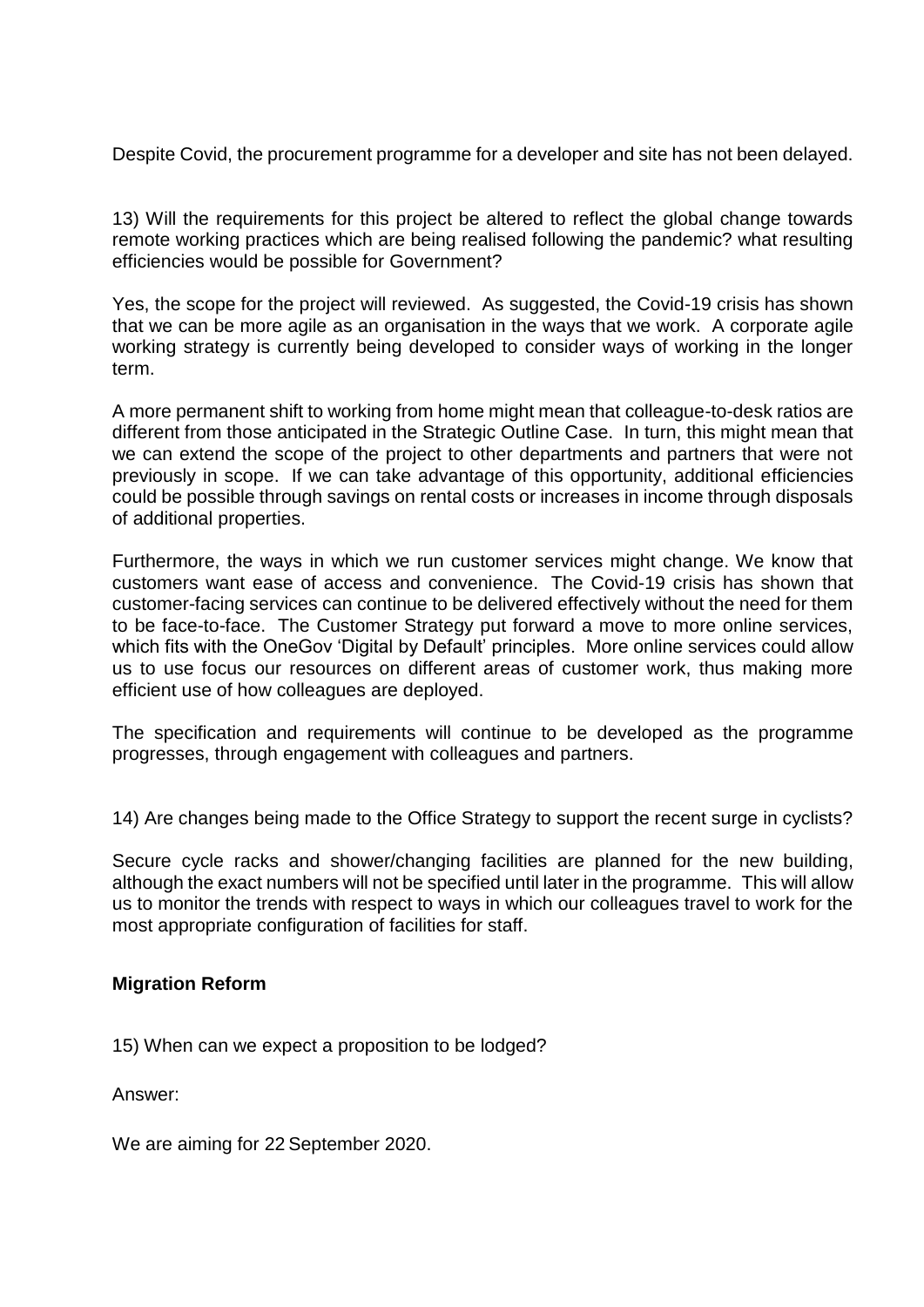16) What communication have you had with stakeholders, such as the hospitality sector, over concerns raised about the UK's new points-based immigration system?

# Answer:

As you will be aware the negotiations between the UK and EU on the future immigration controls have been ongoing and changeable. JCIS carried out a survey with local business stakeholders at the end of 2019 on the UK's proposed immigration scheme and the MPDB and JCIS regularly spoke with a number of stakeholders, including the hospitality sector, in its considerations. Throughout these communications employers have stated the importance to their businesses of being able to continue to access EU workers after the transition period at the end of 2020. These concerns have been fed back to relevant Ministers and are being considered as part of future immigration and migration policy.

17) Do you believe that the Board's recommendations are simple and easy to understand?

## Answer:

The Migration Policy Development Board brought together the views of Ministers, States Members and stakeholders to produce a number of detailed recommendations. As I said when I published the Board's report whilst the recommendations were not policy, and did not commit the Council of Ministers to a particular course of action, the advice of the Board provided a good foundation to inform our considerations of this important topic.

18) Do you have any concerns with what is being proposed by the Board? a. What risks do you believe the proposed policies run in forcing individuals or families to leave the Island?

## Answer:

The recommendations of the Board are not policy and do not commit the Council of Ministers to a particular course of action. It seemed to me that the Board had sought to have regard for the impact of its recommendations on individuals and families and had sought to be proportionate in its recommendations. Although it is likely that some difficult decisions will be required to produce a migration policy that reduces the Island's reliance on net inward migration it is not intended that a future policy would force individuals or families from the Island.

b. How will you factor in the concerns raised by Corporate Service's Population and Migration report?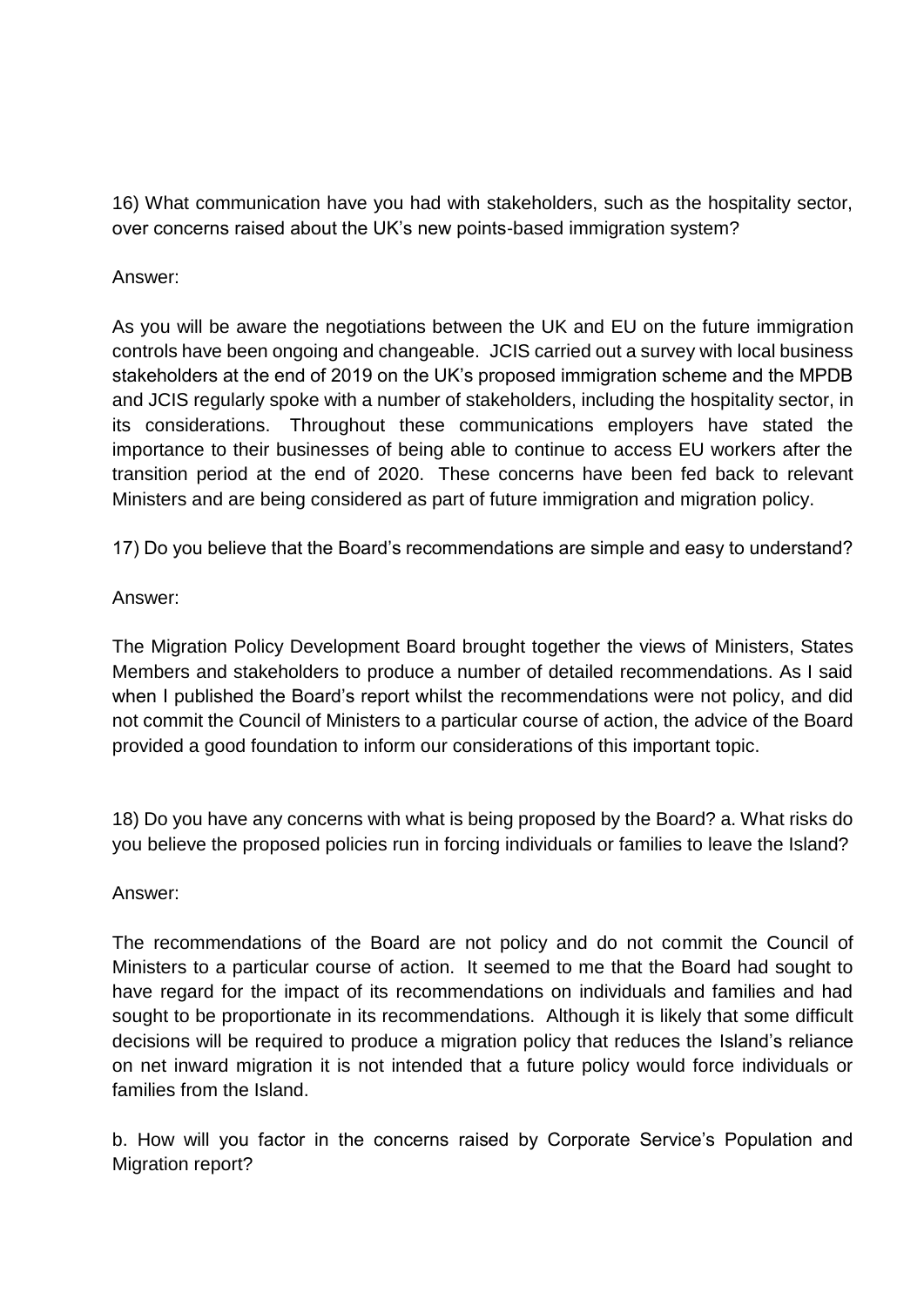# Answer:

I am grateful for the CSSP's report and the comments raised will form part of the Council of Ministers' considerations on the future migration policy.

19) Do you believe that there are risks in merging the department responsible for social security with that which is responsible for customs and immigration? How will you mitigate them?

# Answer:

The recommendations of the Board are not policy and do not commit the Council of Ministers to a particular course of action. I do not envisage a merging of these two departments, but there are likely opportunities to improve processes and data sharing in a way that offer a more streamlined service for those wishing to live and/or work in Jersey.

# **Technology Transformation Programme**

20) How is the Technology Transformation Programme progressing?

# Answer:

The TTP in total encompasses ten key initiatives (of which six are explicitly included in the Government Plan 2020-23) that will enable the GoJ to substantially deliver the outcomes we have identified in our ambition for One Government. These are necessary to address historical under investment in technology and also to enable modernisation of the GoJ.

Three initiatives were scheduled to begin in 2020:

- 1. Integrated Technology Solution
- 2. Cyber Security Programme
- 3. Microsoft Foundations

All three initiatives started as planned in January 2020 however each has been impacted by Covid-19 and has required re-planning. In all cases, the re-planning has enabled the initiatives to continue to progress and maintain key dates.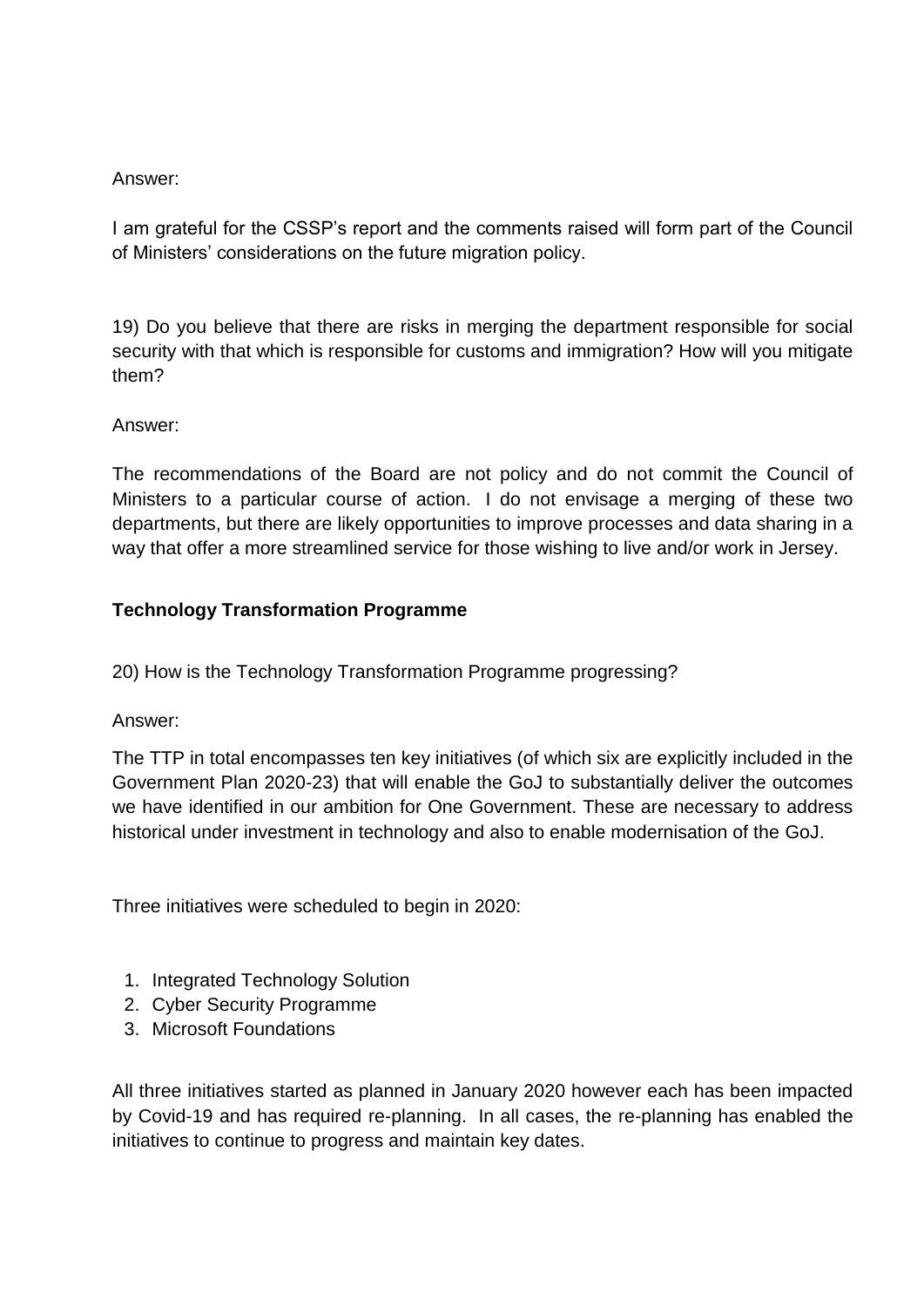21) Will the programme need altering to reflect the challenge of employees working from home?

Answer:

The answer is largely no as the programme was already set up to increase remote working in support of the Estates Strategy.

The most immediate impact has been on the MS Foundations Programme. COVID-19 caused the programme to revise its plans rapidly in order to support the rapid rollout of Microsoft Teams to over 2,000 colleagues to enable them and their teams to continue to collaborate and communicate whilst working remotely. Had we not already had piloted MS365 and had the programme mobilised then this would have been a much more difficult task. The Cyber Security Programme has also enabled more secure home working by targeting the initial activities of our new Managed Security Service Provider (MSSP) on our Azur estate.

In the longer term, home working will be better enabled by planned activities within the Technology Transformation Programme, for example:

- 1. Replacing JD Edwards with a modern cloud-based system will enable all staff to access the system and undertake the required activities remotely. (NB. Some finance staff have had to come into the office even during level 4 as they were unable to undertake their duties remotely because of the limitations of the current system.
- 2. Similarly, replacing NESSIE with a modern cloud-based system will enable Customer and Local Services staff to operate remotely. (NB Whilst CLS staff were able to work remotely through the deployment of additional technology as a front end to NESSIE does not work as well as a full cloud-based solution).
- 3. Once the Scanning Programme is completed, it would be possible for appropriately authorised staff to view medical and tax records which are currently held on paper and, therefore, require a physical presence in the office.
- 4. Once the rollout of MS365 is complete, we plan to review the way in which telephony is applied and, subject to further validation, move to the use of soft phones. This again makes home working easier as it is not necessary to redirect phones as is the case with the current physical set up.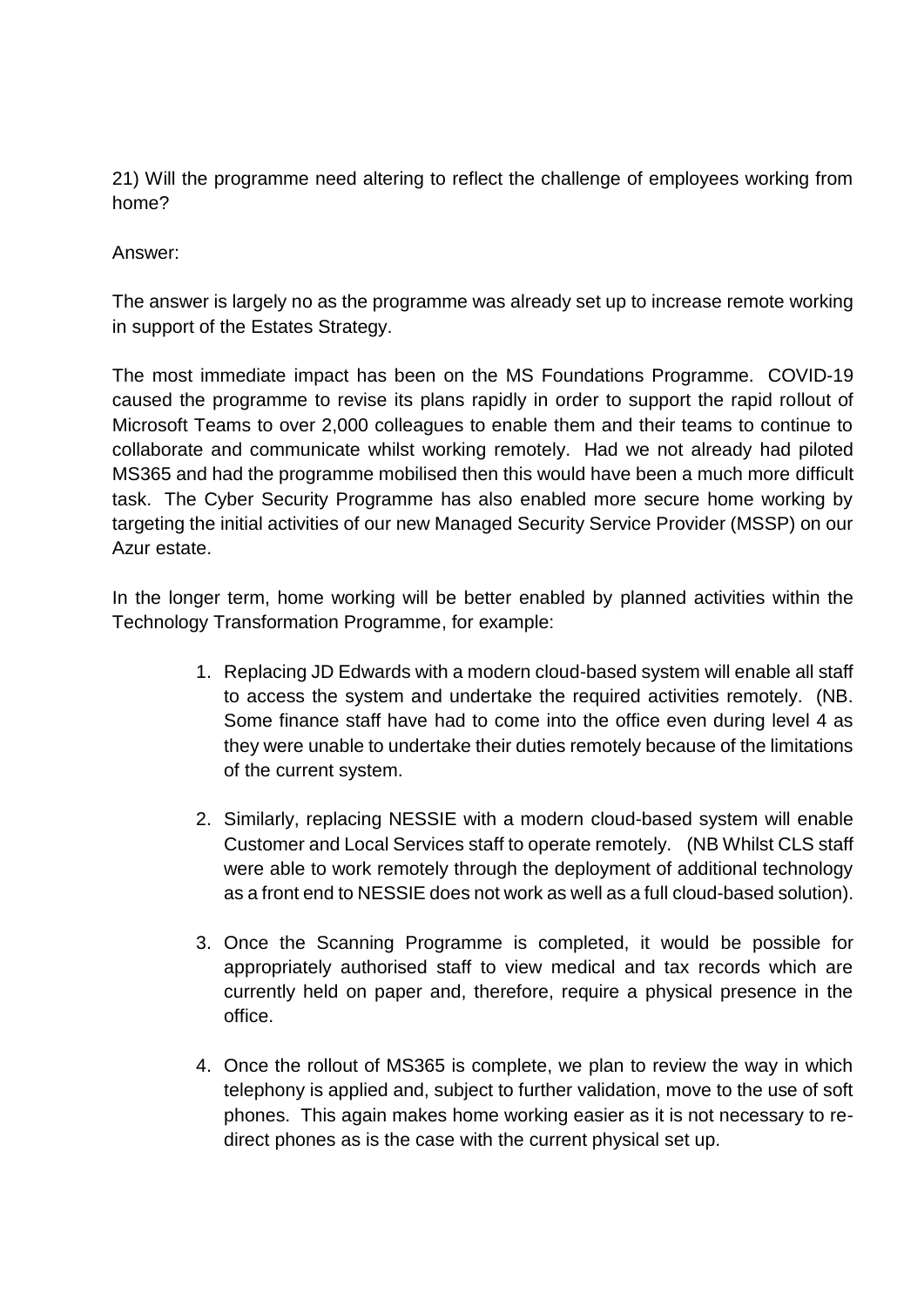22) Have any points of interest been identified from Covid-19 in relation to the Technology Transformation Programme, for example public use of online government services?

# Answer:

The main area that has seen a big rise in activity has been the gov.je website. This was particularly true in the early phases of "lockdown" where we experienced high demand from people seeking information as to what was being put in place e.g. when text messages were sent to Islanders about important announcements.

Whilst it is difficult to assess the impact that Covid-19 has had on online tax returns, we anticipate that around 35% of tax returns will be completed online by Islanders this year. It is quite probable that Covid-19 has accelerated the take up of this service and Revenue Jersey anticipates that this number should rise to 50% next year.

## **Ministerial Responsibilities**

23) Following the publication of updated Ministerial Responsibilities (R.10/2020), what effect do you believe that the transfer for fifteen duties will have on your role as Chief Minister? a. Do you believe that the authority of the Chief Minister has been weakened or enhanced following these transfers?

## Answer:

As is demonstrated by your question, there were too many items falling under the responsibility of the Chief Minister that risked diluting the focus of the role. The transfers were therefore about ensuring that I can more effectively deliver on my responsibilities to provide strategic leadership to the government as Head of the Council of Ministers.

b. Can we expect further transfers of Ministerial responsibilities from the Chief Minister to other Ministers to be made during your remaining term of office?

## Answer:

None are envisaged at this time beyond those highlighted in R10, but these matters are always maintained under review. It is also worth noting that some of these R10 changes have recently been made, including around competition and intellectual property transferring to EDTSCM and MER.